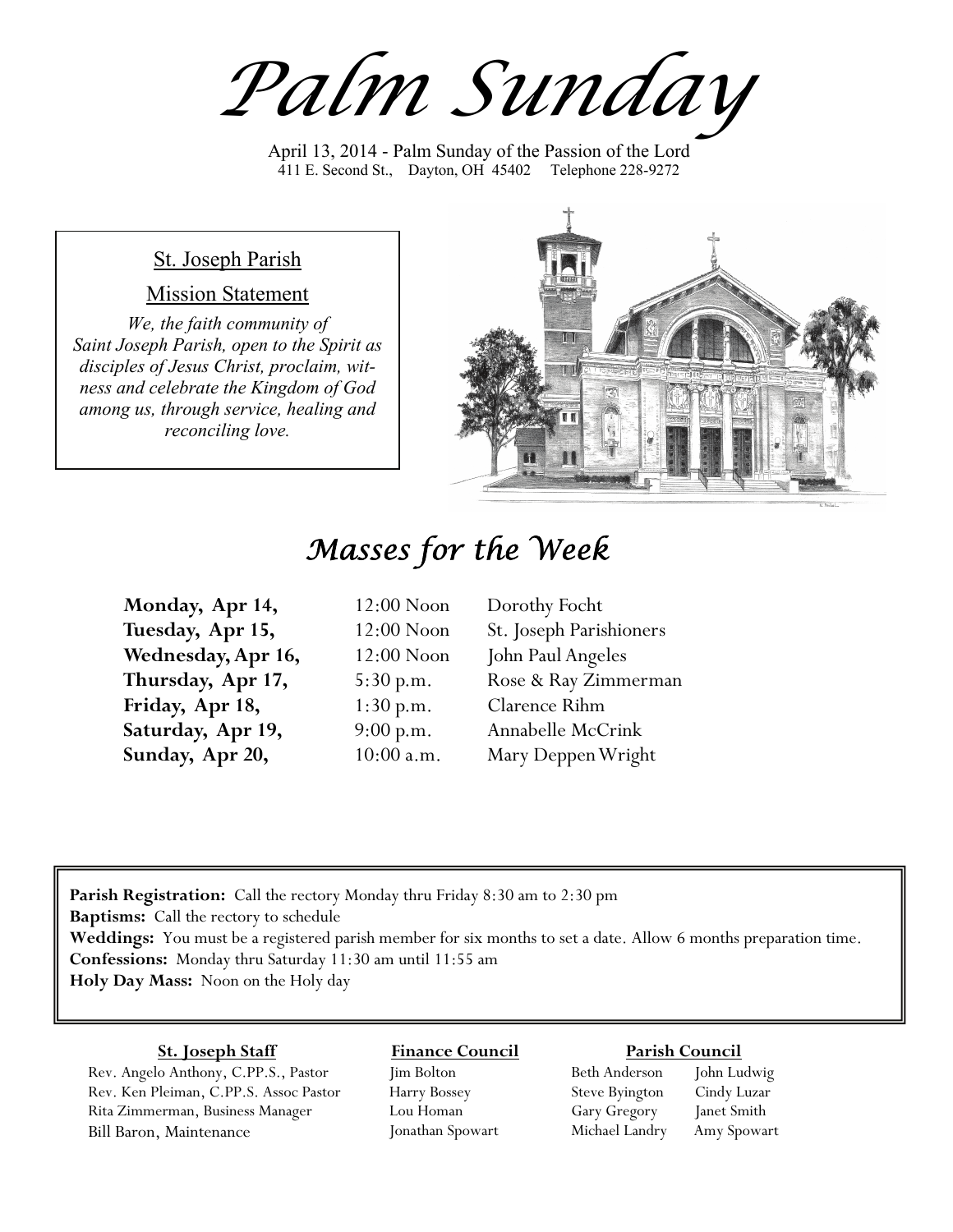# *St. Joseph Update*



#### *Coffee & Donuts*

*Join us today, Sunday following the 10:00 Mass in the school cafeteria for coffee, donuts and fellowship.* 

# *2014 Catholic Ministries Appeal*

 Thank you for your support of the Catholic Ministries Appeal. If you haven't already done so, please consider supporting this important ministry. Thank You!!

| St. Joseph Goal: | \$14,581.00 |
|------------------|-------------|
| Pledged:         | \$15,525.67 |
| Collected:       | \$13,145.67 |
| Participation:   | 21%         |
| Number of gifts: | 88          |

### *SVdP Food Pantry*

Thank you so much for your continued support of our regional St. Vincent de Paul food pantry! The third weekend of each month the food pantry opens it's door to those in need. To help ensure food and other items are available, we would like to encourage everyone to bring an item the second Sunday of each month. There will be boxes in church to put your items in. We will keep the box in the vestibule of church to collect items during the rest of the month.

 Particular needs at this time include: canned meat (ham, chicken, tuna, etc.), toiletries (toothpaste, bar soap, shampoo, deodorant), dish soap, laundry detergent, sugar, spaghetti sauce, juices, cooking oil, instant mashed potatoes, crackers, boxed "helpers", canned fruit, peanut butter, jelly, cereal, toilet paper and paper towels.

#### **Financial Information**

Collection for April 6th \$5603.00 Charity \$346.00

 **Thank You!** 

# *Divine Mercy Sunday April 27*

The Second Sunday of Easter is Divine Mercy Sunday. The Divine Mercy Novena begins on Good Friday. Copies of the Novena prayers are available in back of church. The celebration of

Divine Mercy Sunday will be at Emmanuel Church and will begin at 12:45 PM with confessions and Adoration of the Blessed Sacrament, followed by Mass at 2:15 PM. Our afternoon of prayer will end with the 3:00 PM Chaplet of Divine Mercy.

# *A Walk for Peace and Justice on Good Friday, April 18th*

The annual walk begins at noon at the Old Courthouse on Third and Main Streets and is sponsored by 25 churches, faith communities and social justice organizations including the Archdiocesan Catholic Social Action Office, Marianist Social Justice Collaborative, Sisters of the Precious Blood and the UD Center for Social Concern.

## *Prayer List*

 *Please keep the following people in your prayers. Please call the rectory if you would like someone added to the prayer list.* 

*Debbie Barker Marie Henry Patricia Bornhorst Brittany Keirns Greg Bowers Robert Garrity Susan Busch Randy Kramer Pamela Cabrera Chris Luehrs Fran & Al Dabrowski Lindsey Luehrs Nancy Dolan Milo Nickles George Dopf Helen Moore Rachel Dudley Joe Moretto Earl Evans Jr Robert Morris Mary Fiste Clara Osman Joseph Franchina Anna Pole Darrel Francis Stephanie Potter Gail Gaeth Thomas Pluckett Clara Garza Isaiah Ramsey Richard Gill Tony Riggs Dorothy Grant Lillian Snyder Jim Hanerty Ed Sullivan Bennett Hart* **Betty Wenzel**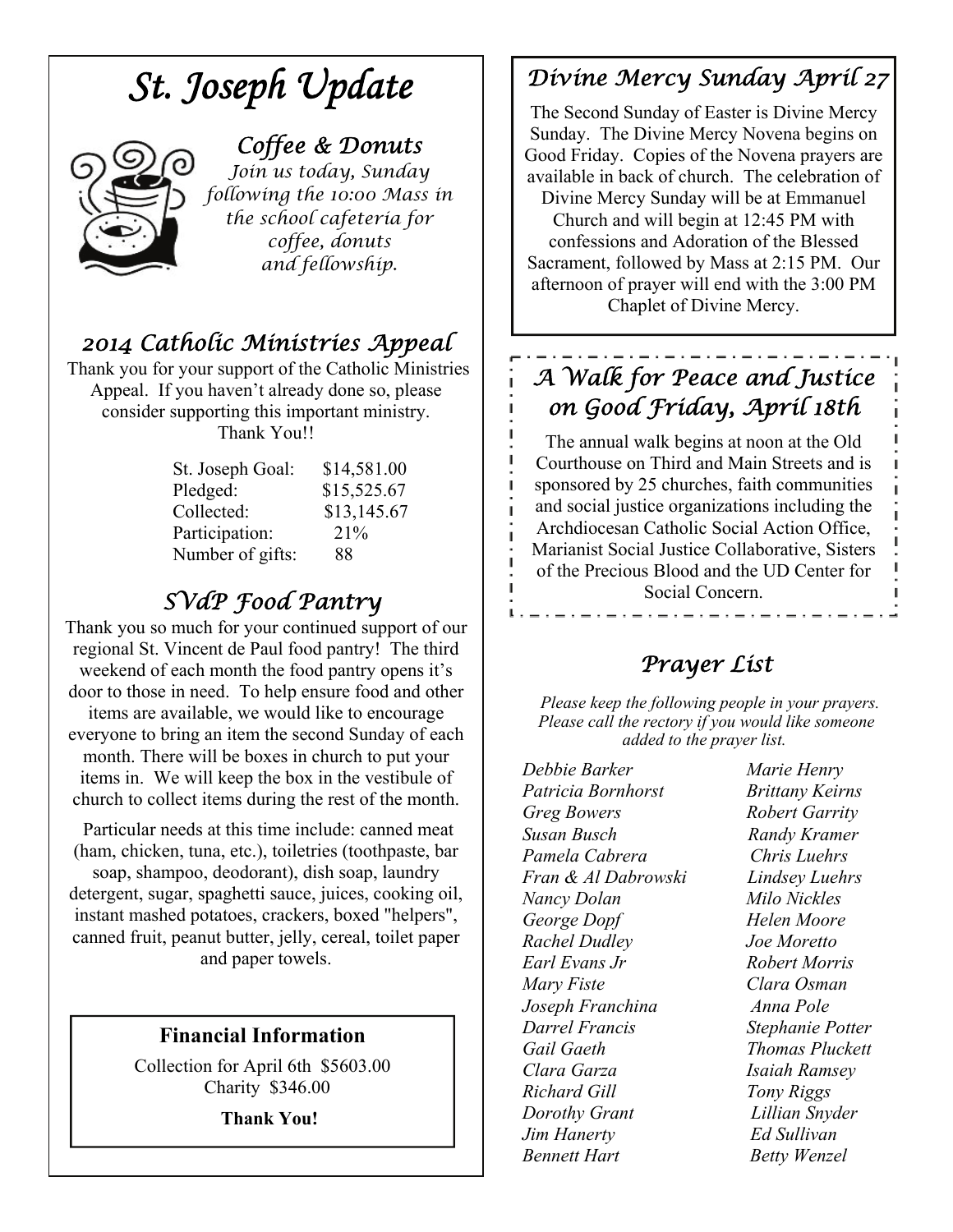# *Pastor's Corner*

 Fr. Demetrius Dumm, a Benedictine Monk from the St. Vincent Archabbey in Latrobe, Pennsylvania once reflected upon the journey of Holy Week as three major stopping points along a journey that begins with Holy Thursday, continues through Good Friday and extends into Easter. He offers us the following reflection as we look forward to this week's journey with Jesus.

"On Holy Thursday, Jesus sums up the whole meaning and purpose of his mission on earth. This meaning is found in the Eucharist in which Jesus offers his Body and pours out his Precious Blood for others. He offers his disciples a model of servant leadership by stooping to wash their feet. In other words, Jesus has come to tell us that the only path to real life and happiness is the path of unselfish love. Throughout the season of Lent we have asked: Do I accept this ideal as a model for my own life and am I living what I profess?"

"Good Friday tells us that living unselfishly will be very difficult. Every act of unselfish love is a little dying. We come to see that true love will always take you to the cross. But in such dying there is also a hint of the happiness and life that are promised to those who are not afraid to walk the path of Jesus."

"On Holy Saturday, it seems that the whole universe holds its breath as it waits to see whether unselfish love, which appears to be so foolish, really does make sense for us. We receive the answer on Easter Sunday when the flowers and bells and the alleluias attempt to capture the glory of this resounding victory of Jesus over sin and death. The celebration of Easter joy thus confirms the wisdom of believing what Jesus taught on Holy Thursday and of living this wisdom, patiently and trustingly, on the Good Fridays of our lives."

In this journey of Holy Week we go back to the basics of our faith. Christ has died, Christ is Risen, Christ will come again. We reaffirm our belief in the risen Lord by renewing our baptismal promises, committing ourselves to be the light and love of Christ in the world and to strengthen our hope in the gift of eternal life. As St. Paul reminds us, "If then you were raised with Christ, seek what is above…for you have died, and your life is hidden with Christ in God."

The resurrection of Jesus offers us the promise that we too will live forever. This is the basis of the hope that we hold in our hearts. This gift is not only for some future time; Jesus said over and over again, the Kingdom of God is in your midst! Our hope is rooted in the future life that we share today. We are to be messengers of hope, just as the early disciples, keeping our eyes fixed on heaven while working to transform our little part of the world to reflect the love and beauty and selfless giving that is found in the reign of God. Please plan to participate as fully as possible in this year's Holy Week journey. Fr. Angelo

#### **Holy Week Schedule:**

|                     | <b>St. Joseph Church</b> | <b>Holy Trinity Church</b> | <b>Emmanuel Church</b> |
|---------------------|--------------------------|----------------------------|------------------------|
| Holy Thursday       | 5:30 PM                  | $6:00$ PM                  | $7:30 \text{ PM}$      |
| Good Friday         | $1:30$ PM                | $2:00 \text{ PM}$          | 5:30 PM                |
| Holy Saturday Vigil | $9:00 \text{ PM}$        | $9:00 \text{ PM}$          | $9:00 \text{ PM}$      |
| Easter Sunday       | $10:00$ AM               | 8:30 AM                    | 10:30 AM               |
|                     |                          | $11:30$ AM                 |                        |

 **Confessions:** April 14, 15 & 16 at St. Joseph from 11:00-11:55 a.m. April 15 & 16 at Emmanuel 6:30-7:30 p.m.